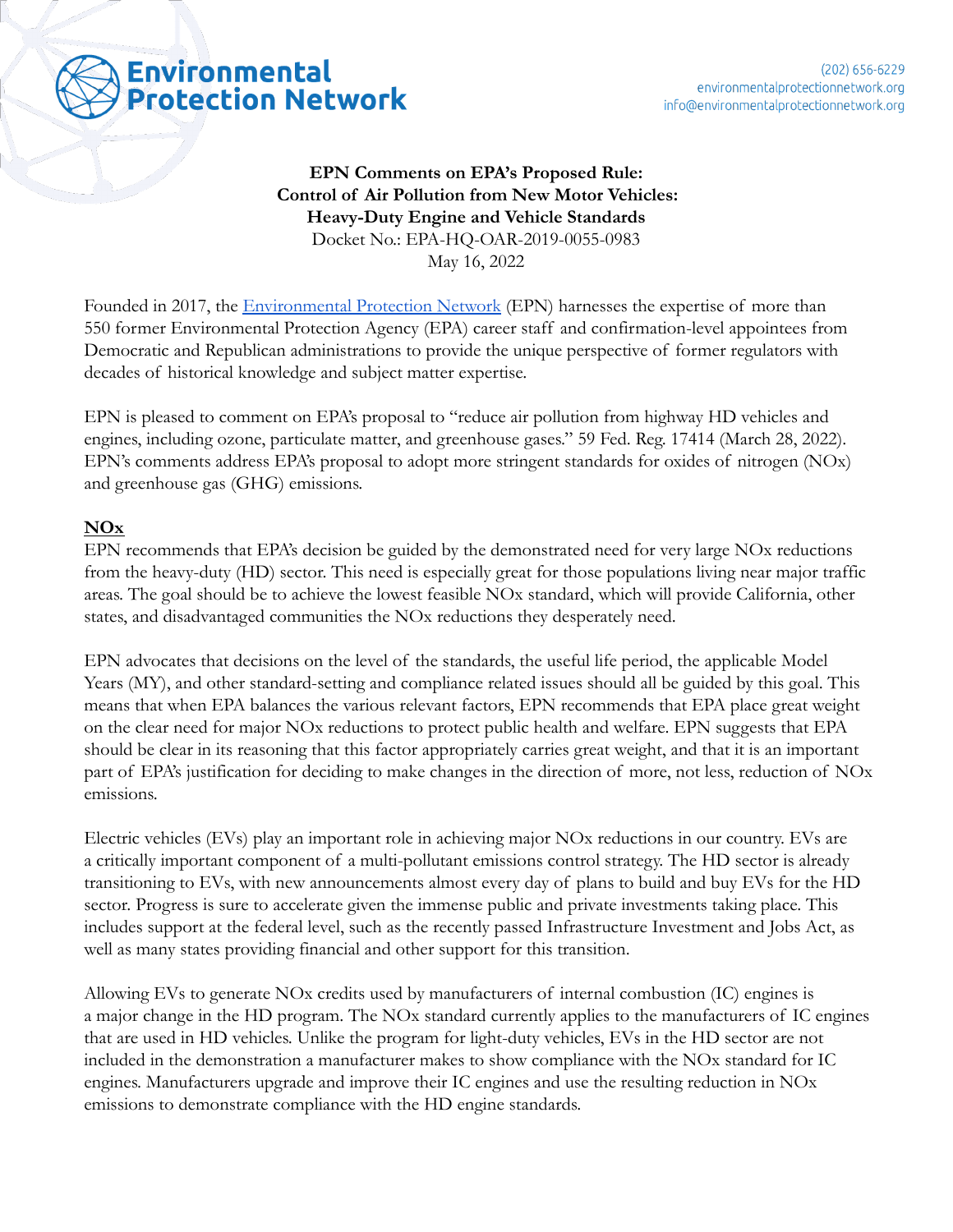EVs clearly reduce emissions of NOx, along with other pollutants such as particulate matter (PM) and GHGs. A critical reason to promote the transition to EVs is their tremendous potential to reduce harmful emissions from HD vehicles. The importance of promoting EVs as a critical multi-pollutant control strategy does not mean EVs should be used in a way that undercuts emission control from IC-powered vehicles.

Unfortunately, EPA's proposed allowance for EV NOx credits does just that. EPN believes it is highly likely that most, if not all, of the EVs used to generate NOx credits would be produced with or without the proposed NOx credits. The NOx credits would not appear to incentivize any real increase in production of EVs, given the current market transition already underway. Since the NOx reductions from these EVs would occur without the allowance for credits, allowing the credits produces no greater NOx reductions than would otherwise occur. However, allowing the credits will lead to greater NOx emissions from IC engines, especially diesel engines, than would occur without the credits. This means EPA's proposed Zero-Emission Vehicle (ZEV) NOx credits could cause a substantial increase in NOx emissions from IC engines compared to what could and should occur with no offsetting reductions. It runs counter to the core goal of achieving major reductions in NOx emissions, and EPA fails to justify the need to allow this increase in emissions. EPN opposes the proposed allowance for NOx credits from EVs.

If EPA decides to adopt some form of NOx credits for EVs, EPN recommends that EPA severely limit their allowance. For example, no credits should be allowed for MYs prior to MY 2027, the first year that more stringent NOx standards would apply. The amount of such early credits could be very large, based on the difference between zero emissions and the current NOx standard, which is approximately 10 times higher than the proposed standards. Allowing EVs to generate very large numbers of credits against the current standard would be a windfall that could seriously undercut the future, more stringent NOx standards. EPN recommends that at most, EPA allow any credits generated prior to MY 2027 to be based on the difference between zero and the level of the NOx standards that would apply in MYs 2027 and later. EPN also suggests that EPA not allow EVs to both show compliance with the revised GHG standards and generate NOx credits. A manufacturer should use EVs to either generate NOx credits or use the EV in its compliance demonstration for the revised GHG standards, but not both. This would mean the volume of EVs generating NOx credits are above and beyond those produced to meet the GHG standards. This would at least move in the direction of reducing the risk that NOx credits are from EVs that would have been produced in any case.

EPN is not suggesting these options because we believe they are a reasonable or appropriate approach, but only as options to reduce the adverse emissions impact if EPA decides to allow NOx credits for EVs. EPN believes that EPA would have to clearly and robustly justify the technological or other need to provide manufacturers with this relaxation in the stringency of the NOx standard. EPN feels that EPA should not lightly decide to allow NOx credits for EVs given the transition already occurring without the credits and the great need for NOx reductions. It would take a clear and strong case to justify any allowance for NOx credits for EVs, and EPA's proposal fails to provide one.

## GHG

EPN recommends that the GHG proposal be significantly strengthened. The proposal lacks any ambition whatsoever and reinforces that EPA is now the laggard in reducing HD GHGs rather than the leader. The recent Intergovernmental Panel on Climate Change (IPCC) Report makes clear that now is the time for strong action to address the climate crisis. EPA's proposal fails to step up to this challenge and is an important lost opportunity.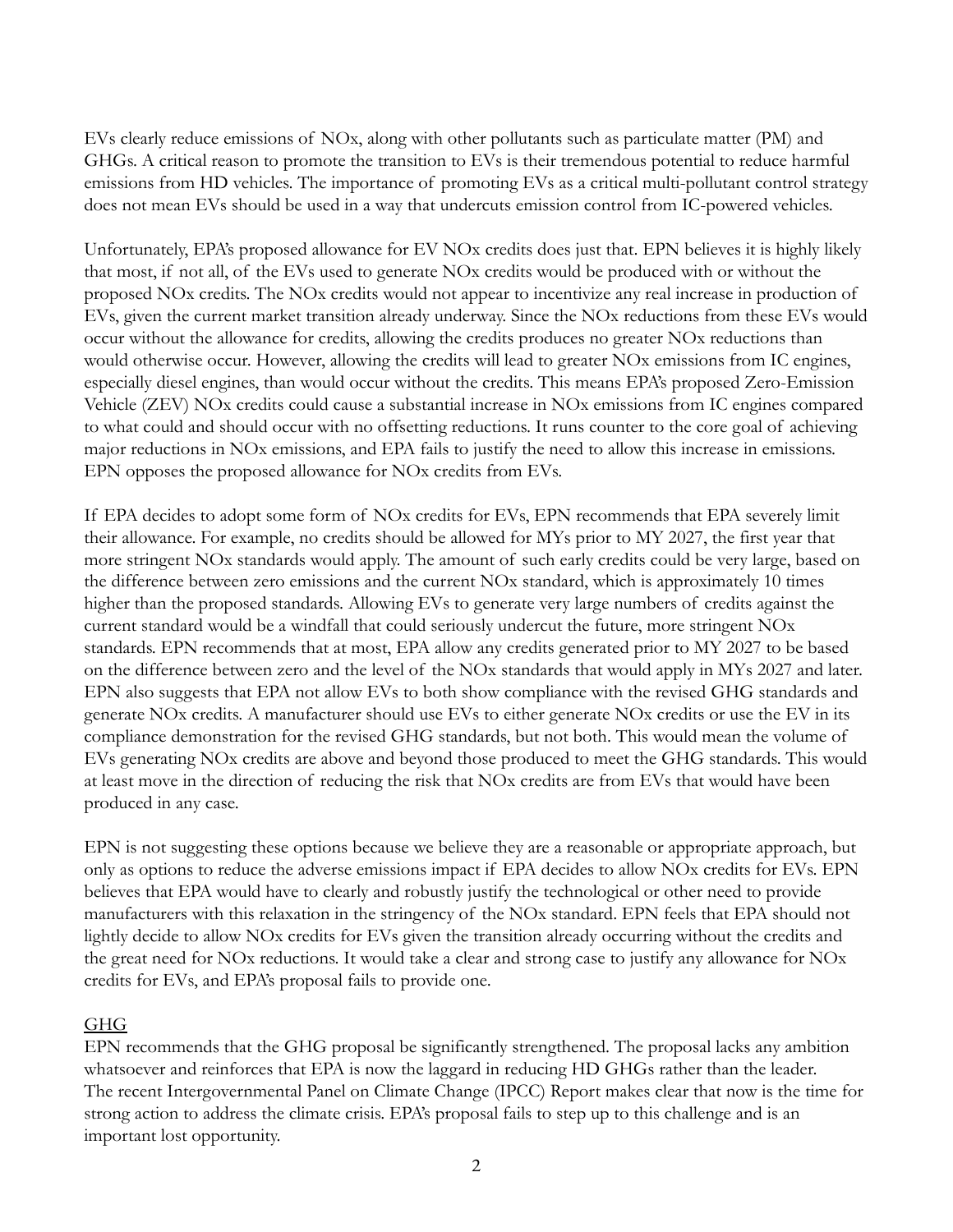EPA properly includes EVs in its technology basis for setting the level of the revised GHG standards. EPA properly recognizes that many important circumstances have changed since the Phase 2 GHG standards were adopted—the quickening pace of EV development and use, adoption of regulations by California and other states, actions by countries across the world, and the immense investments being made and planned by industry and governments for the transition to EVs in the US and elsewhere.

EPN agrees and supports that now is the time to use this technology as part of the basis for setting the level of the GHG emissions standards. The problem is EPA appears to aim at a level that does no more than codify business as usual and, in fact, likely underestimates near-term EV sales in the HD sector. EPA's traditional approach to standard-setting analyzes the need for emissions reductions and the kinds of technologies that could achieve reductions, including the history of prior use, advances to date, cost, feasibility, lead time considerations, and other factors. EPA then sets the standard at a level that reflects a projection of technology penetration that could occur and reasonably balances the various factors. This projected rate of penetration is almost always more than what industry and the market already plan to do. EPA's proposal does not take this approach. It is a missed opportunity to promote the degree of near-term EV penetration necessary to begin to address the climate crisis.

EPN recommends that EPA set standards that aim for very high ZEV penetration for school buses and urban transit buses by MY 2029. For delivery vans and short-haul tractors, EPN recommends EPA aim for a much more aggressive, but practical, penetration rate by MY 2029 than proposed. More ambitious GHG standards will accelerate the introduction of zero-emissions technologies for all pollutants and set the stage for the standard setting in the next, longer-term rulemaking. The country can't rely on business as usual, whether for MYs 2027-29 or for MYs 2030 and later.

With respect to multipliers for EVs in the GHG program, EPN agrees that the current approach is no longer appropriate. The transition to EVs is already underway and is expected to increase. In the near-term, the increase in production will continue to reduce the "cost differential between EVs and conventional vehicles," and the emissions effects of the multipliers reduces "the effective stringency of the existing MY 2024 through 2027 standards." See 59 Fed. Reg. at 17603.

EPN believes multipliers for EVs should not be allowed after MY 2026. The stringency of the standard in MY 2027 already accounts for the use of EVs, and multipliers are no longer appropriate as incentives. The standard is the incentive in this case. Prior to MY 2027, any EPA projections of EV penetration rate will more than likely be lower than what the industry and market will produce. That is the nature of the fluid situation in these near-term years, where positive but currently unexpected progress is likely to result from an industry that is investing its expertise and large resources towards this goal. Given this, EPA should err on the side of larger, not smaller, reductions in the level of the multipliers.

There is a wealth of information available to EPA that supports this approach to the GHG standards. The recent government-funded National Renewable Energy Laboratory (NREL) report projects that ZEV sales could reach 42% of all medium-duty (MD)/HD trucks by 2030, reflecting lower combined vehicle purchase and operating costs (see Decarbonizing Medium- [& HD On-Road Vehicles: Zero-Emission](https://www.nrel.gov/docs/fy22osti/82081.pdf) [Vehicles Cost Analysis](https://www.nrel.gov/docs/fy22osti/82081.pdf). The International Council on Clean Transportation is an important source of technical and other information on the transition to electrification in the HD and other sectors. For example, see Racing to zero: The ambition we need [for zero-emission heavy-duty vehicles in the United](https://theicct.org/racing-to-zero-hdv-us-apr22/) [States.](https://theicct.org/racing-to-zero-hdv-us-apr22/) These are just a few examples of the wealthof information available to EPA showing the potential